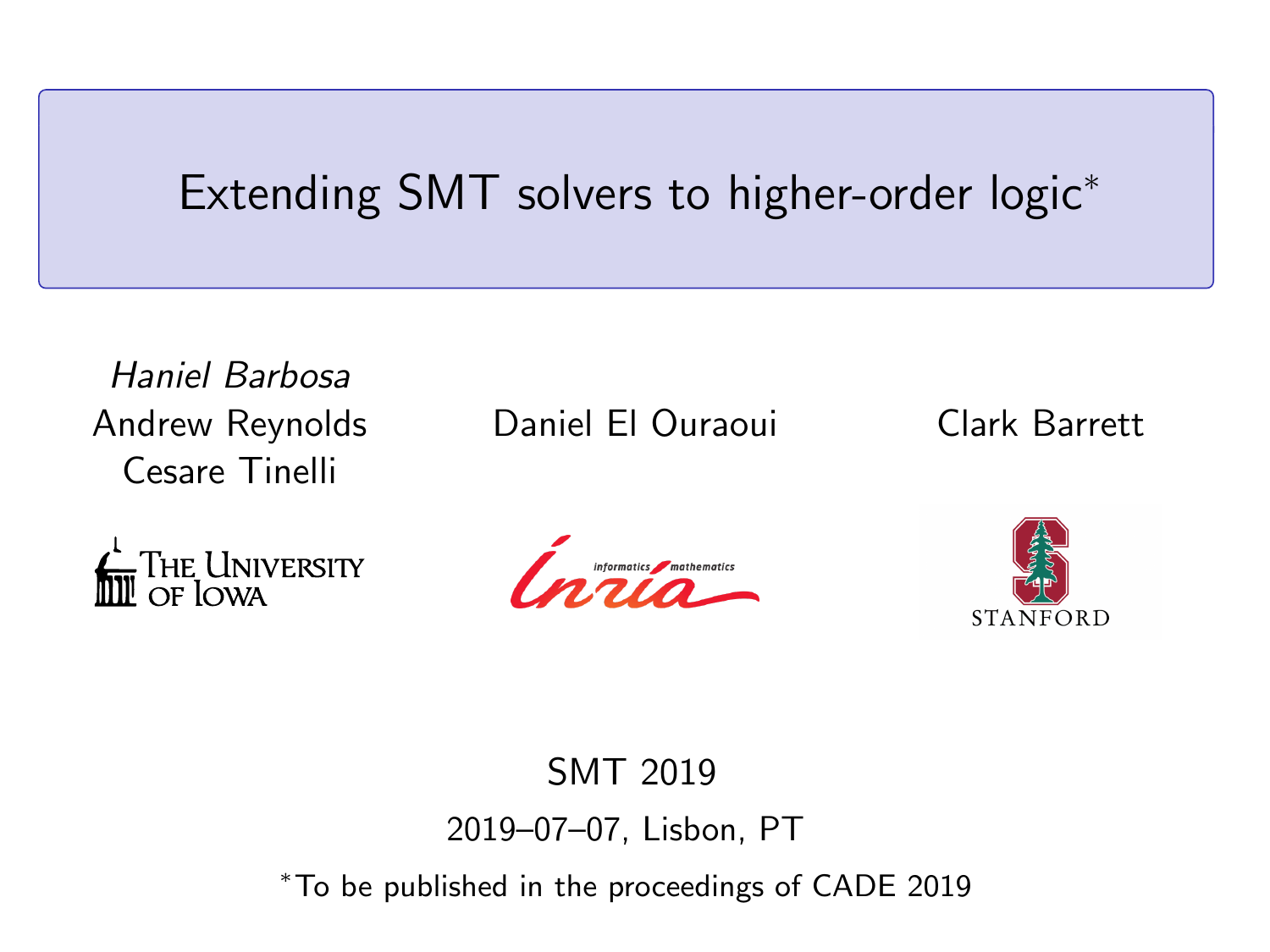# Why higher-order logic?



### Automation

 $\triangleright$  Reducing the burden of proof on users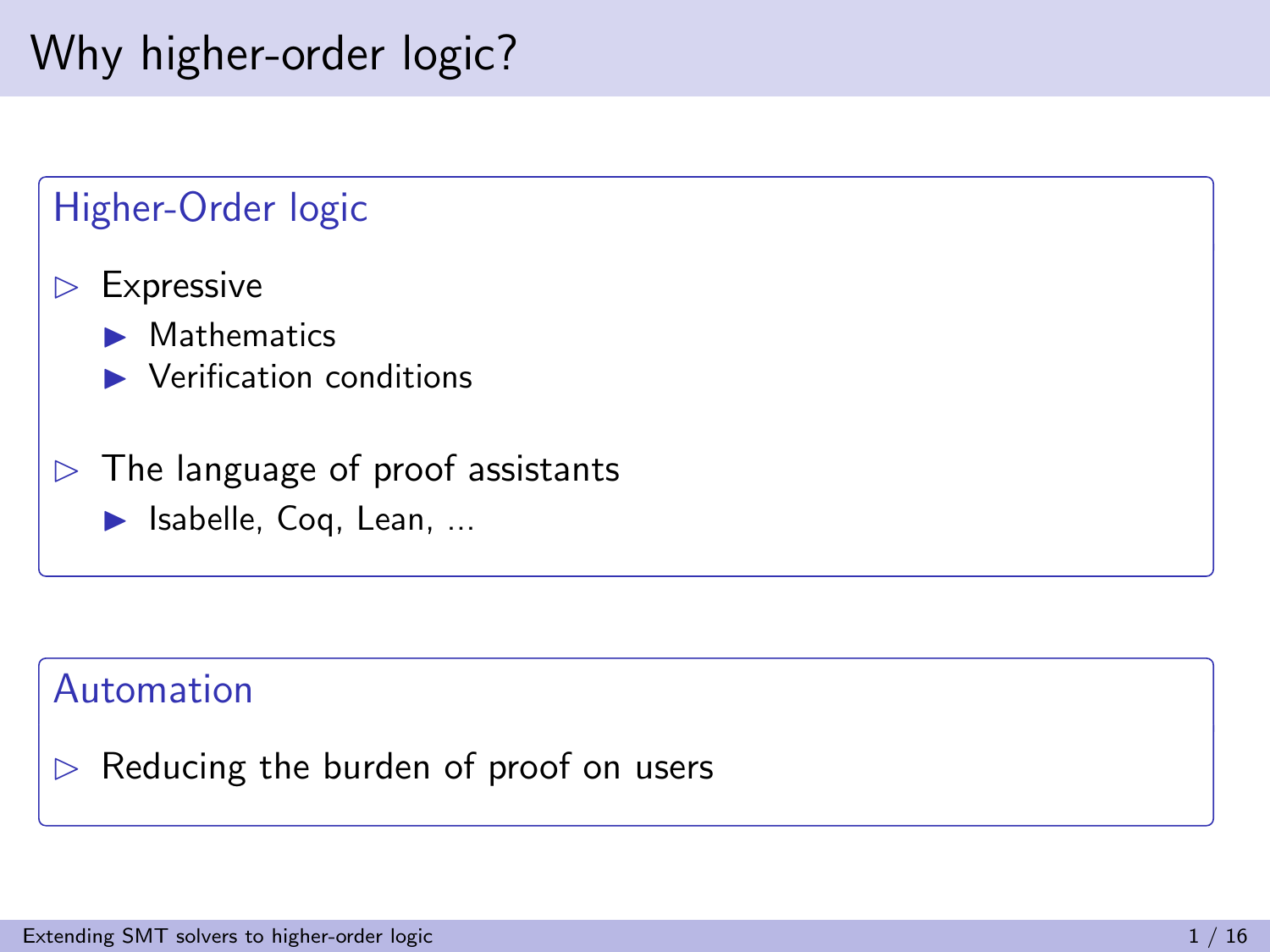# State of the art of HOL automation

 $\triangleright$  Higher-order provers Leo-III, Satalax, ...

- $\triangleright$  Scalability issues on problems with large FO component
- D Hammers HOLYHammer, MizAR, Sledgehammer, ...

 $\triangleright$  Issues with performance, soundness, or completeness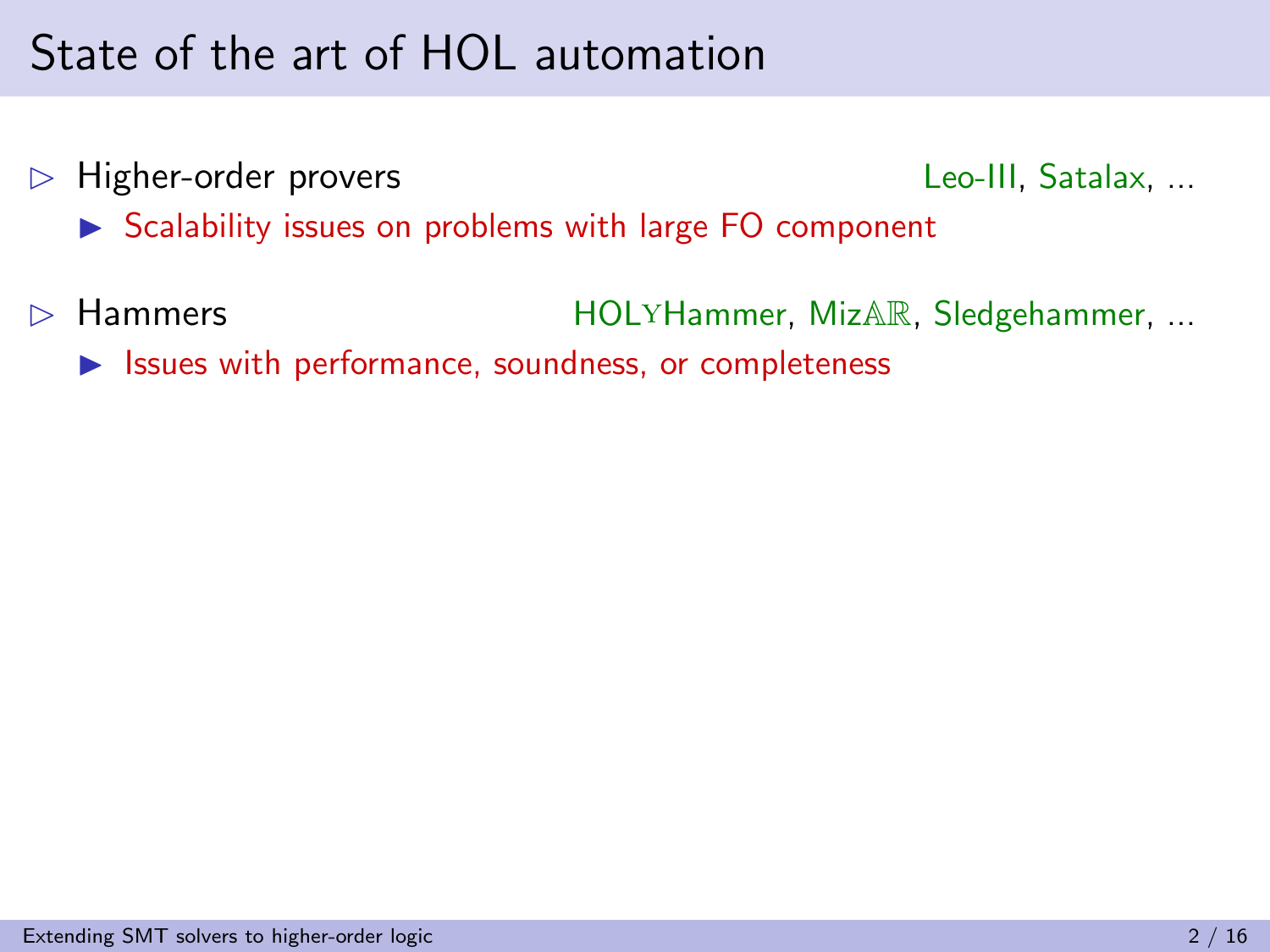### State of the art of HOL automation

 $\triangleright$  Higher-order provers Leo-III, Satalax, ...

- $\triangleright$  Scalability issues on problems with large FO component
- Hammers **HOLYHammer, MizAR, Sledgehammer, ...** 
	- $\triangleright$  Issues with performance, soundness, or completeness

"Timeouts into quick unsats"  $f(\lambda x. g(x) + h(x)) \simeq f(\lambda x. h(x) + g(x))$ ↓ cong, ext  $(\forall x. g(x) + h(x) \simeq h(x) + g(x)) \Rightarrow f(\lambda x. g(x) + h(x)) \simeq f(\lambda x. h(x) + g(x))$ ↓ ¬, CNF  $g(sk) + h(sk) \not\approx h(sk) + g(sk)$  $f(\lambda x. g(x) + h(x)) \not\approx f(\lambda x. h(x) + g(x))$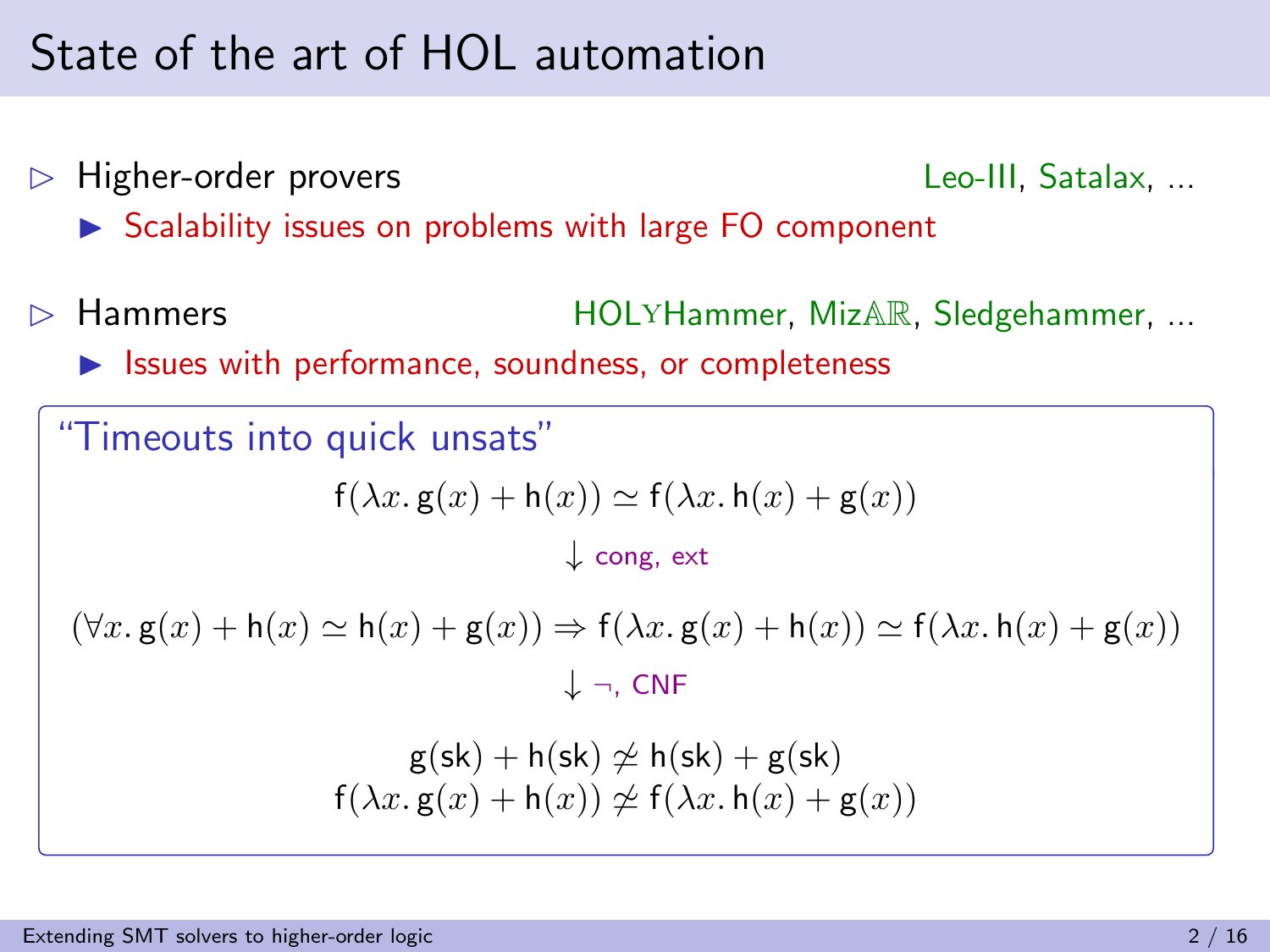### **Outline**

 $\triangleright$  What we mean by higher-order logic

 $\triangleright$  Extending an SMT solver pragmatically

 $\triangleright$  Extending an SMT solver via redesign

 $\triangleright$  Evaluation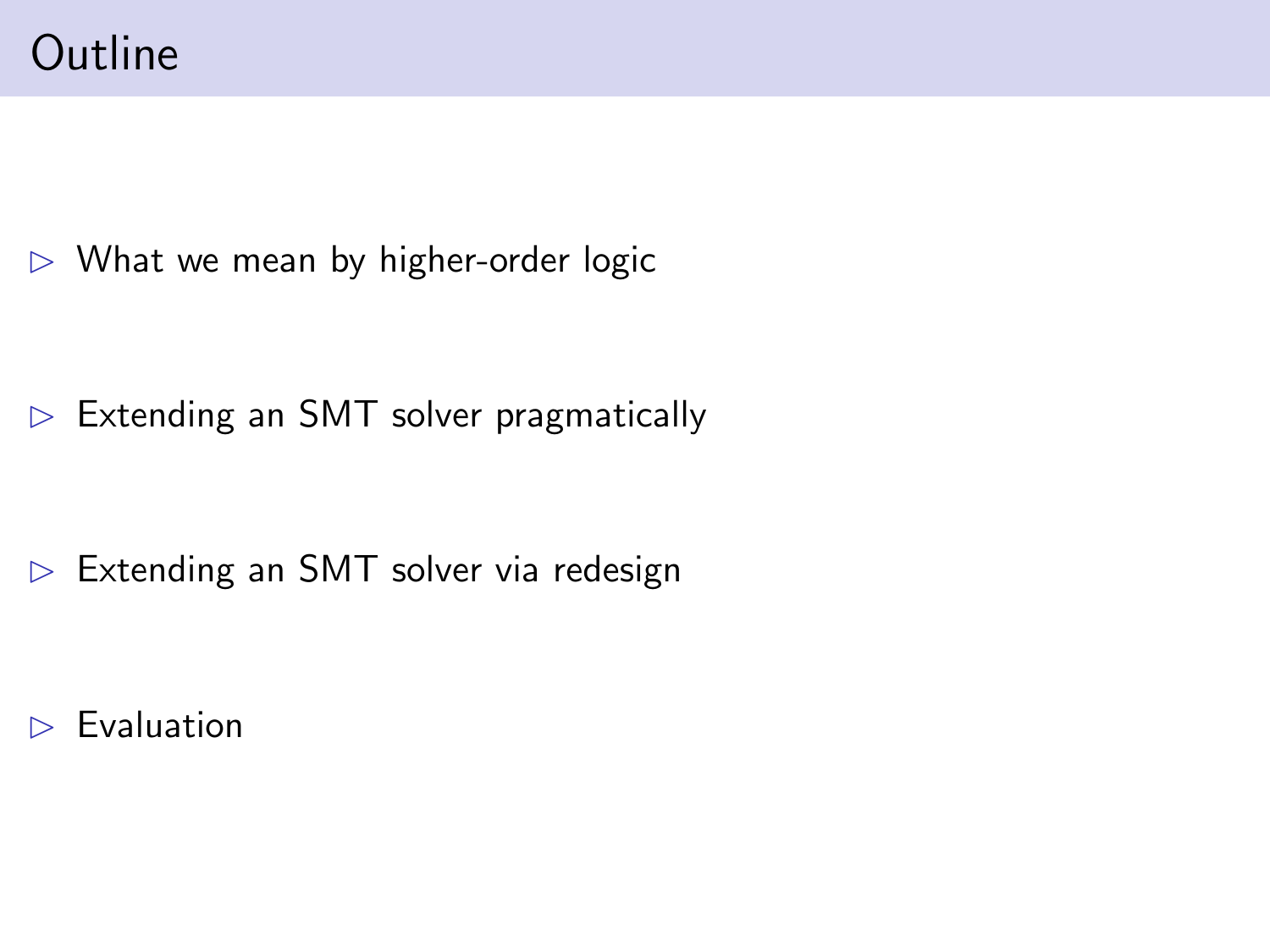### Fragments of interest

| <b>Features</b>             |   | FOL AHOL | - HOL |
|-----------------------------|---|----------|-------|
| function                    |   |          |       |
| quantification on objects   |   |          |       |
| quantification on functions | x |          |       |
| partial applications        | x |          |       |
| anonymous functions         |   |          |       |

### $\triangleright$  Henkin semantics

- $\blacktriangleright$  Function interpretations restricted to terms expressible in formula's signature
- $\triangleright$  Extensionality

$$
\forall \bar{x}.\ f(\bar{x}) \simeq \mathsf{g}(\bar{x}) \leftrightarrow \mathsf{f} \simeq \mathsf{g}
$$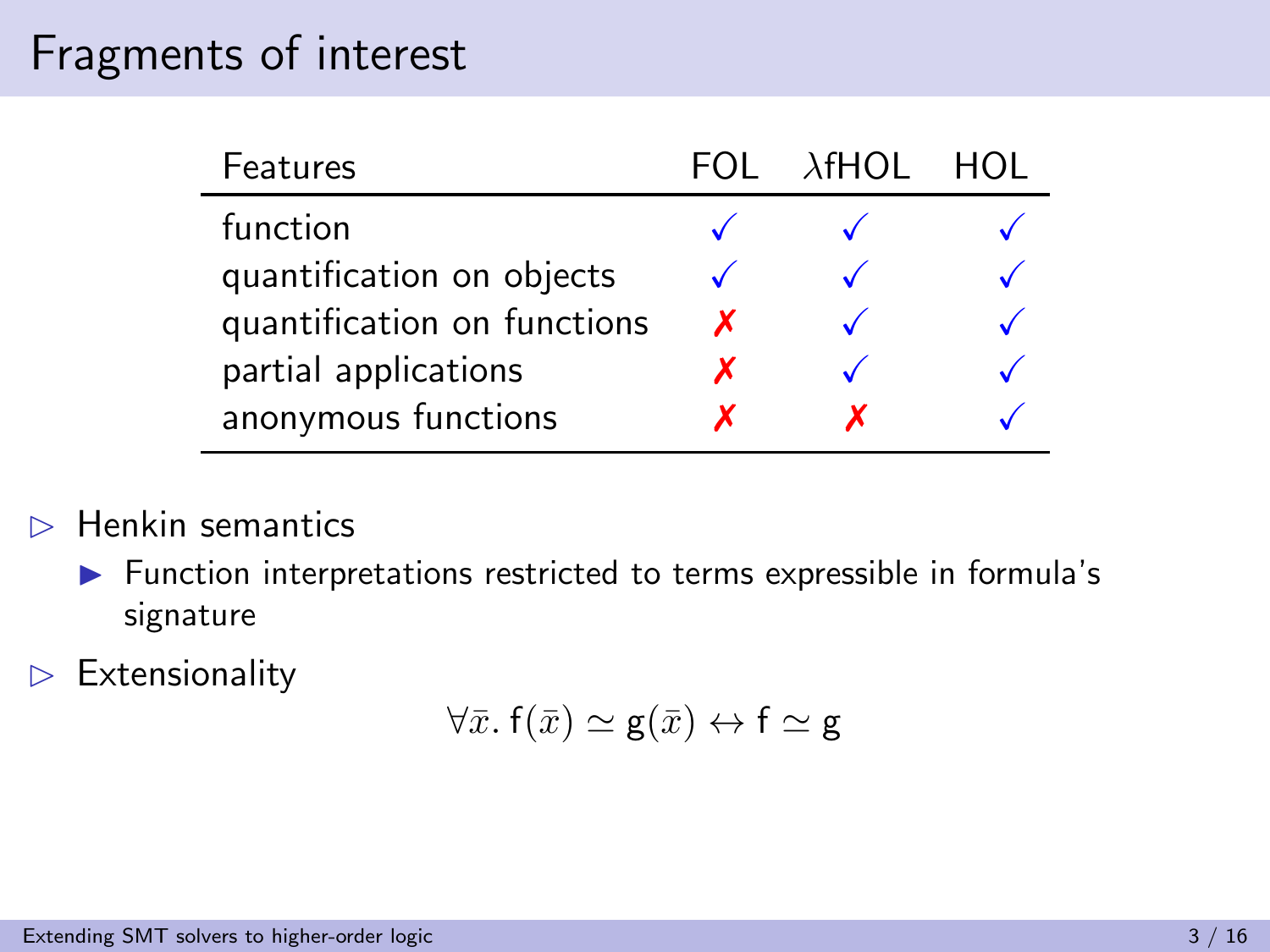### Fragments of interest

| Features                    |   | FOL <i>Af</i> HOL | - HOL |
|-----------------------------|---|-------------------|-------|
| function                    |   |                   |       |
| quantification on objects   |   |                   |       |
| quantification on functions | x |                   |       |
| partial applications        | х |                   |       |
| anonymous functions         |   |                   |       |

### $\triangleright$  Henkin semantics

- $\blacktriangleright$  Function interpretations restricted to terms expressible in formula's signature
- $\triangleright$  Extensionality

$$
\forall \bar{x}. f(\bar{x}) \simeq \mathsf{g}(\bar{x}) \leftrightarrow f \simeq \mathsf{g}
$$

### Goal: simplicity, practicality, and effectiveness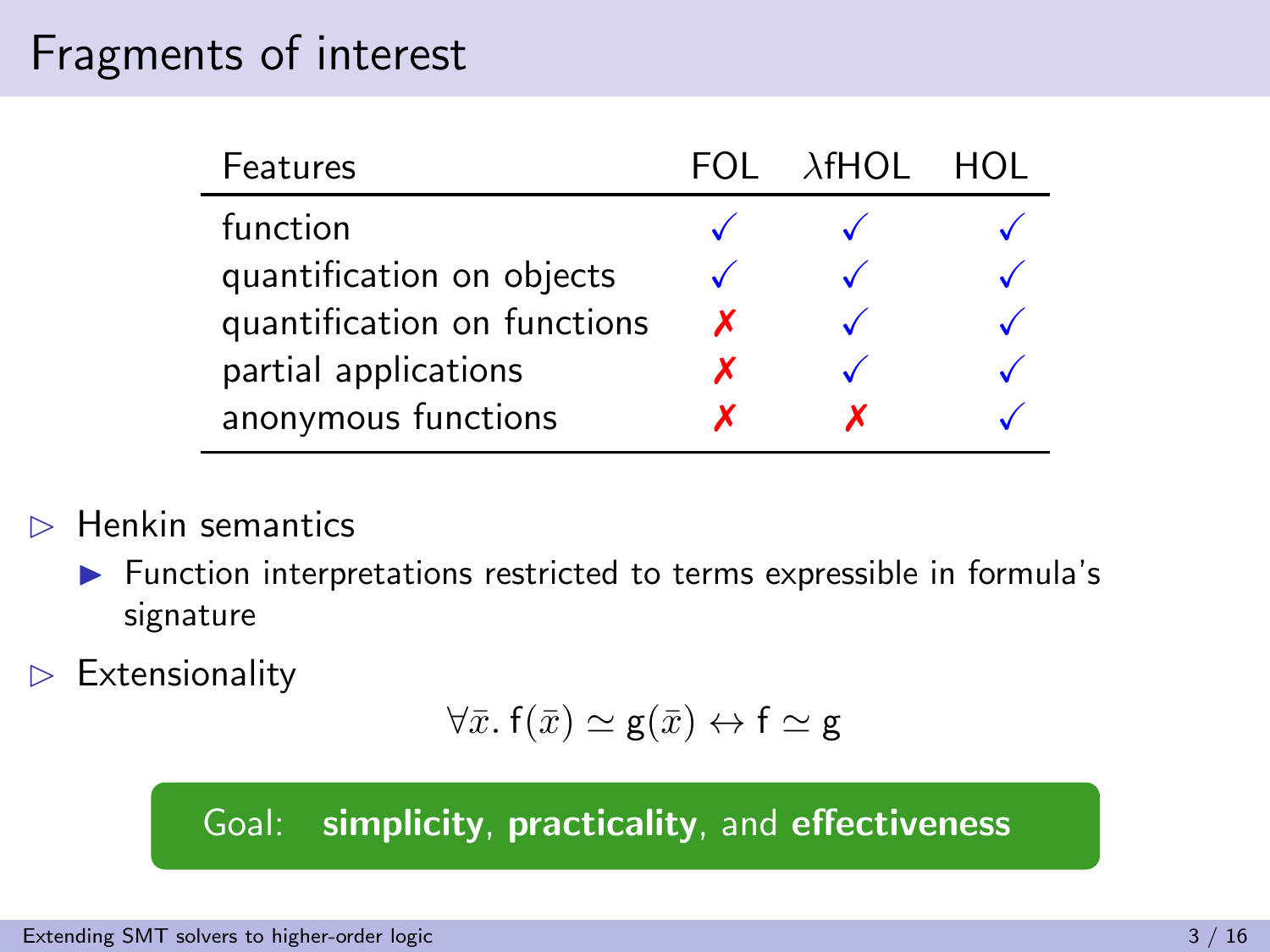# A CDCL $(T)$  SMT solver



 $\triangleright$  Rewriter simplifies terms

 $x + 0 \to x$  a  $x \neq a \to \bot$  (str.replace x (str.++ x x) y)  $\to x$ 

- B Ground solver enumerates assignments E ∪ Q
	- **I** E is a set of ground literals  ${a \le b, b \le a + x, x \simeq 0, f(a) \not\approx f(b)}$
	-

**I** Q is a set of quantified clauses  $\{\forall xyz. f(x) \nsubseteq f(z) \lor g(y) \simeq h(z)\}\$ 

 $\triangleright$  Instantiation module generates instances of Q f(a)  $\leq f(b) \vee g(a) \simeq h(b)$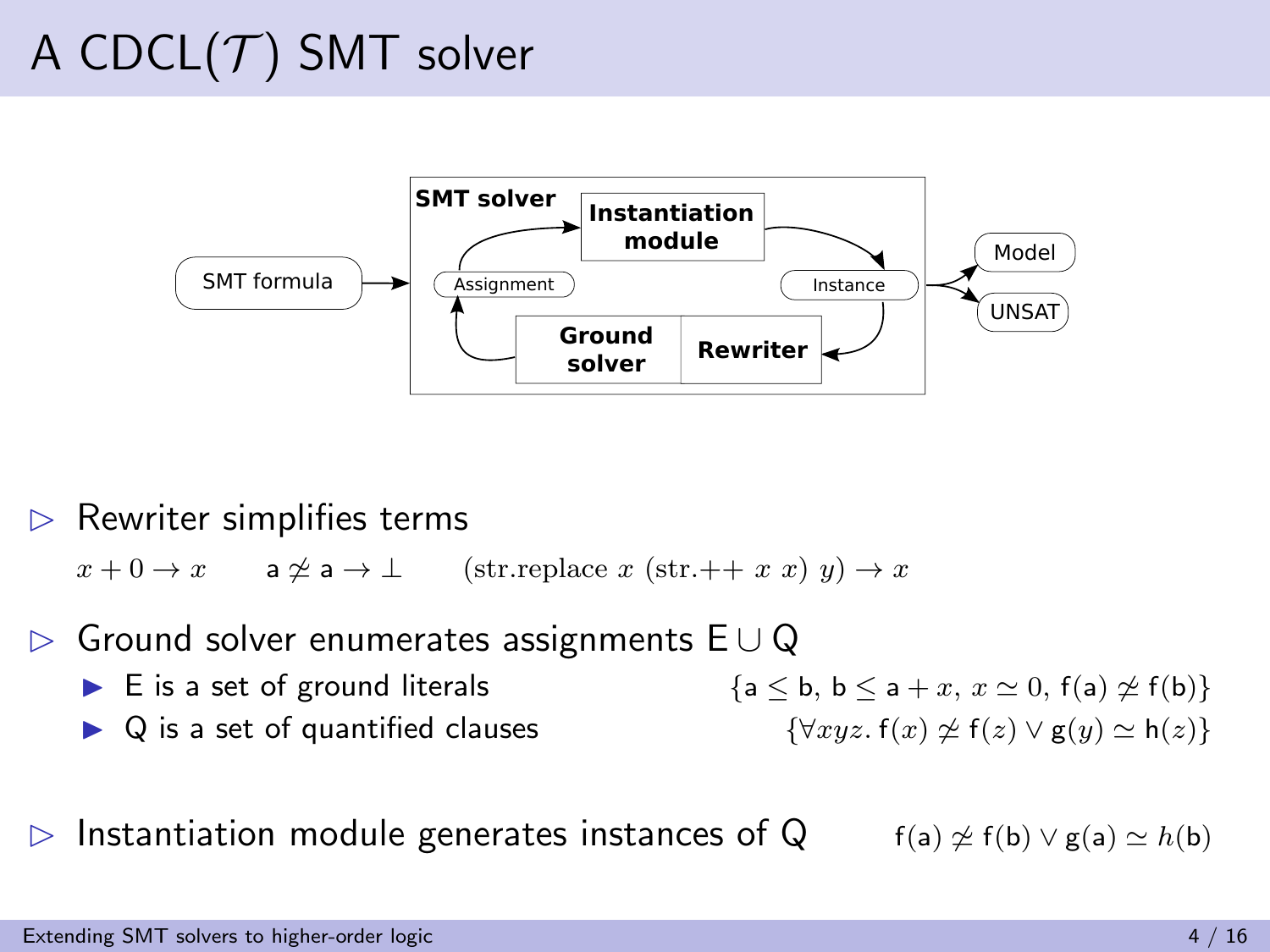# A pragmatic extension

### $\triangleright$  Preprocessing

 $\triangleright$  Totalizing applications of theory symbols

$$
\frac{\varphi[1+]}{\varphi[\lambda x.\, 1+x]}
$$

$$
\blacktriangleright \ \lambda\text{-lifting}
$$

$$
\frac{\varphi[\lambda x. t]}{\varphi[f(t)] \land \forall x. f(x) \simeq t}
$$

$$
\triangleright \text{ Ground EUF solver}
$$

- $\blacktriangleright$  Lazy applicative encoding
- $\blacktriangleright$  Extensionality lemmas
- $\blacktriangleright$  Polynomial model construction for partial functions

### $\triangleright$  Instantiation module

- Extending  $E$ -matching
- $\blacktriangleright$  Adding expressivity via axioms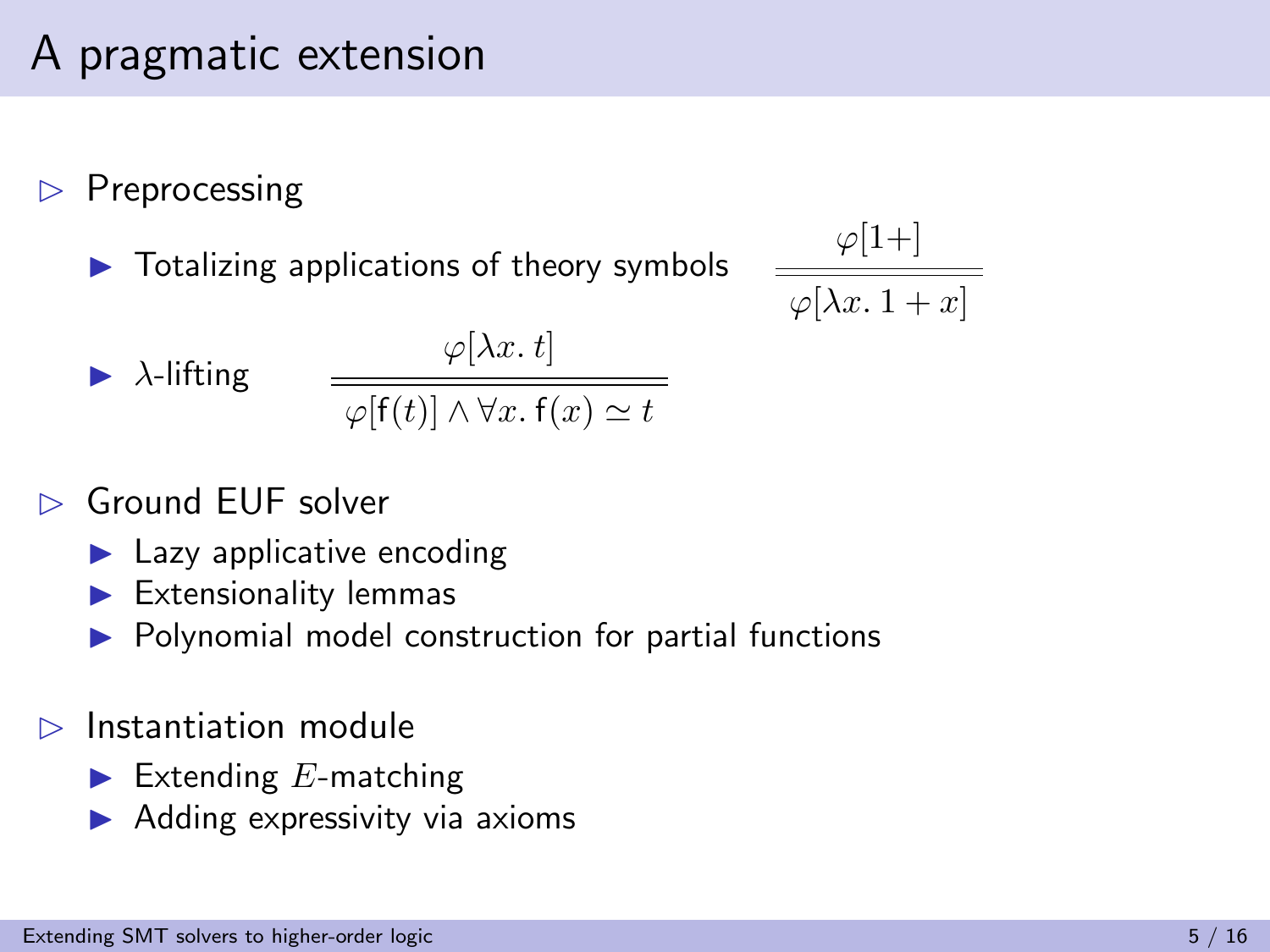## Applicative encoding

- $\triangleright$  Every functional sort converted into an atomic sort
- $\triangleright$  Every *n*-ary function symbol converted into a constant
- $\triangleright$  Every function application converted into  $\odot$  applications  $\varphi[f(t_1, \ldots, t_n)]$  $\overbrace{\phi[\mathbb{Q}(\ldots (\mathbb{Q}(\mathfrak{f},t_1),\ldots),t_n)]}$

$$
\left(\begin{array}{cccc}f(a)\simeq g & \wedge & f(a,a)\not\simeq g(a) & \wedge & g(a)\simeq h(a)\\ \downarrow & & \downarrow & & \downarrow\\ \textcircled{a}(f,a)\simeq g & \wedge & \textcircled{a}(\textcircled{a}(f,a),a)\not\simeq \textcircled{a}(g,a) & \wedge & \textcircled{a}(g,a)\simeq \textcircled{a}(h,a)\end{array}\right)
$$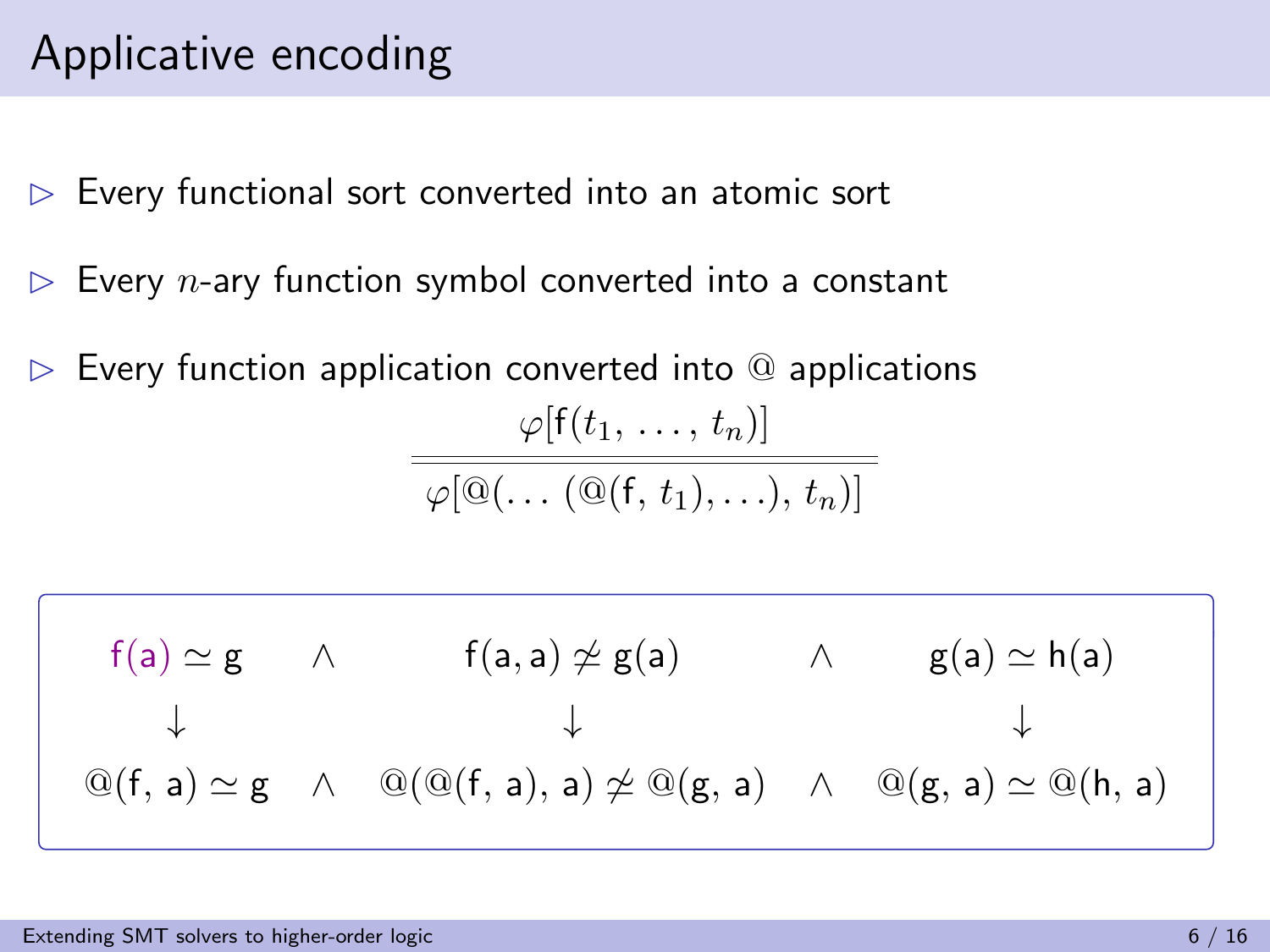# Lazy applicative encoding

- $\triangleright$  Encode partial applications eagerly
- $\triangleright$  Apply regular congruence closure
- $\triangleright$  Lazily encode relevant applications

**I** 
$$
E = {\omega(f, a) \simeq g, f(a, a) \not\simeq g(a), g(a) \simeq h(a)}
$$
 is satisfiable  
 $E \not\models f(a, a) \simeq g(a)$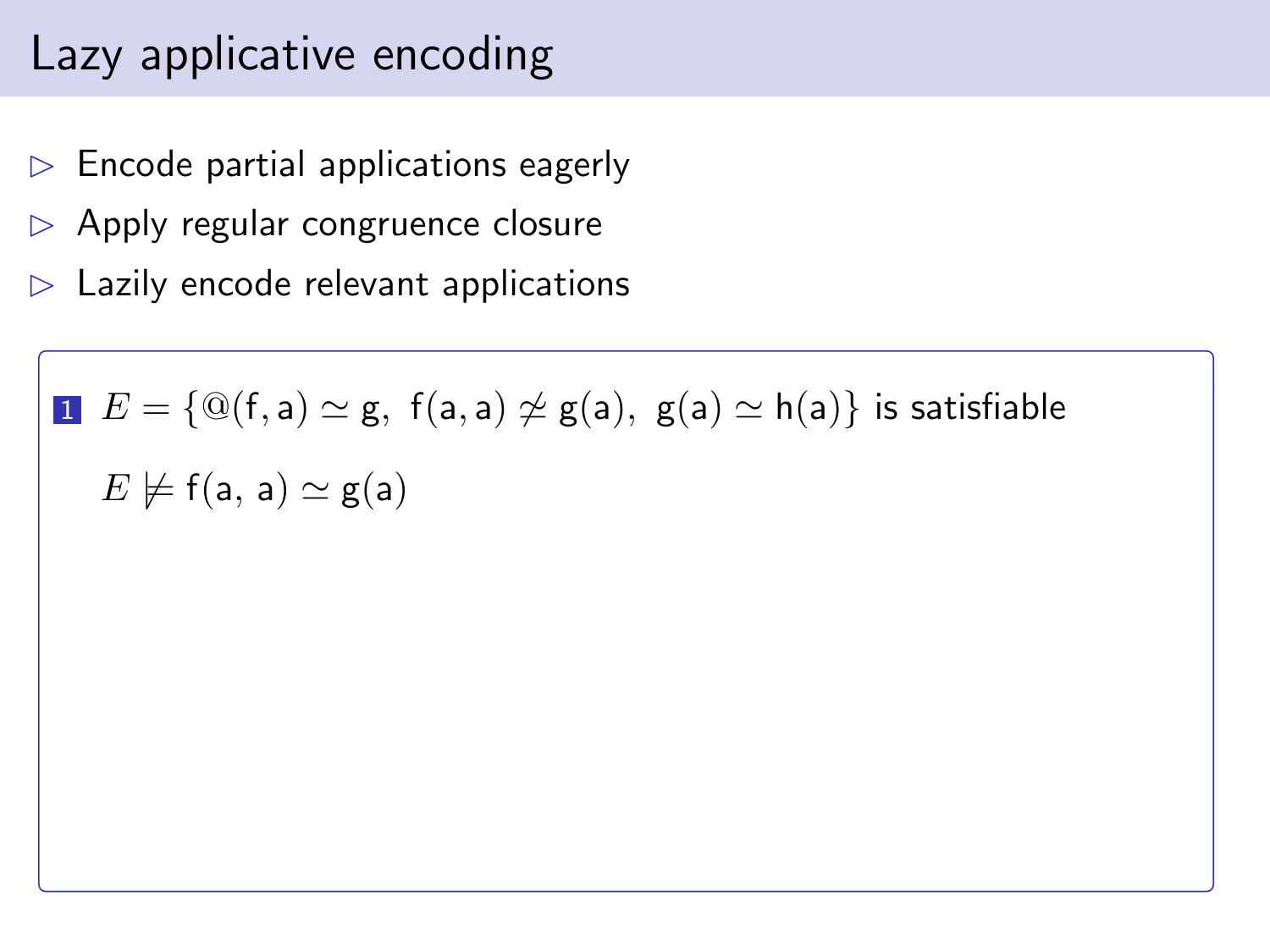# Lazy applicative encoding

- $\triangleright$  Encode partial applications eagerly
- $\triangleright$  Apply regular congruence closure
- $\triangleright$  Lazily encode relevant applications

$$
\blacksquare\ E = \{\textcircled{a}(f,a) \simeq g,\ f(a,a) \not\simeq g(a),\ g(a) \simeq h(a)\} \ \text{is satisfiable}
$$

$$
E \not\models \mathsf{f}(\mathsf{a},\,\mathsf{a}) \simeq \mathsf{g}(\mathsf{a})
$$

2 Applications of f and g need to be encoded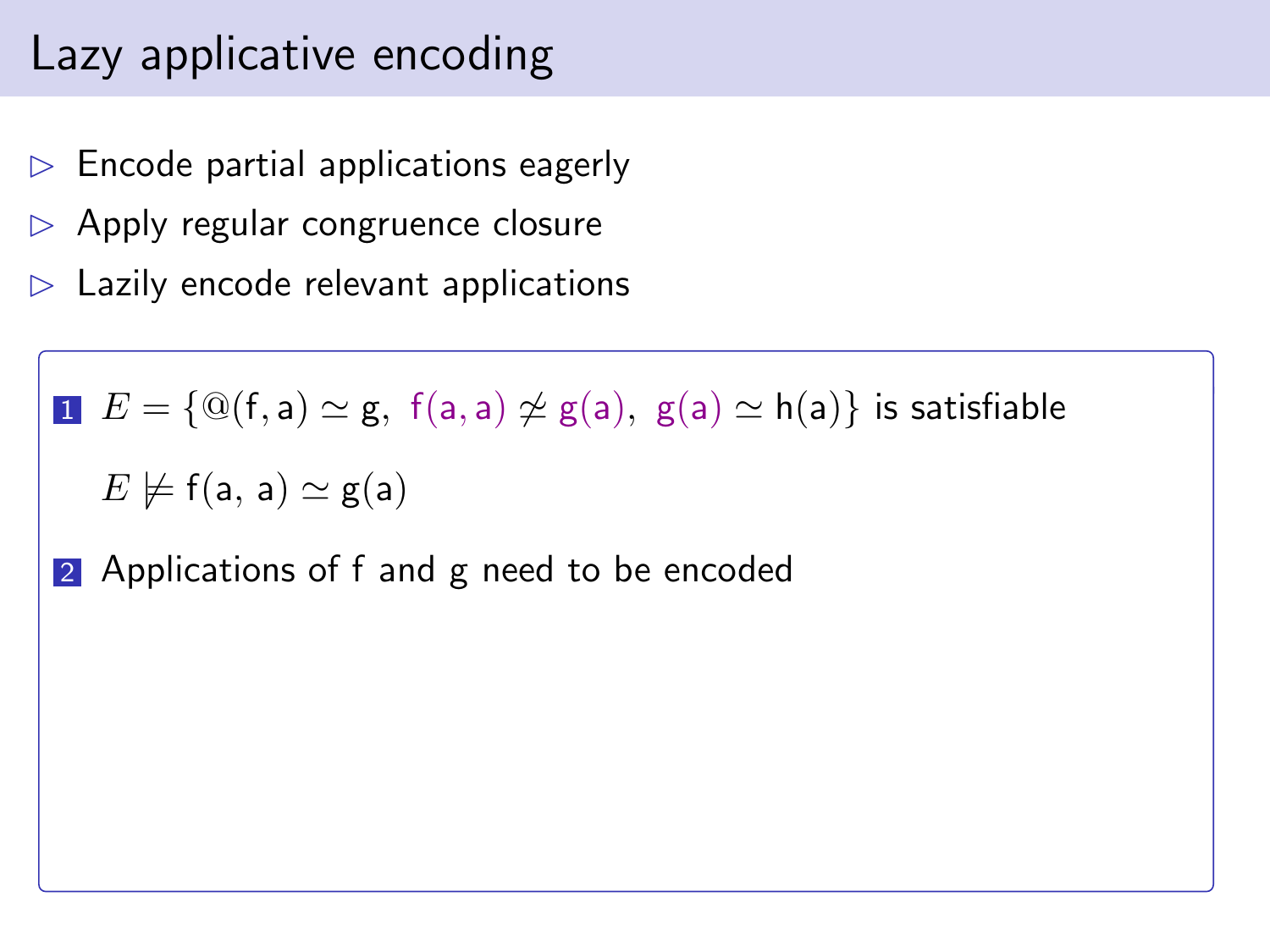# Lazy applicative encoding

- $\triangleright$  Encode partial applications eagerly
- $\triangleright$  Apply regular congruence closure
- $\triangleright$  Lazily encode relevant applications

$$
\blacksquare\ \ E = \{\textcircled{a}(\mathsf{f},\mathsf{a}) \simeq \mathsf{g},\ \mathsf{f}(\mathsf{a},\mathsf{a}) \not\simeq \mathsf{g}(\mathsf{a}),\ \mathsf{g}(\mathsf{a}) \simeq \mathsf{h}(\mathsf{a})\}\ \ \text{is satisfiable}
$$

$$
E \not\models \mathsf{f}(\mathsf{a},\,\mathsf{a}) \simeq \mathsf{g}(\mathsf{a})
$$

2 Applications of f and g need to be encoded

3 
$$
E' = E \cup \{ \mathcal{Q}(\mathcal{Q}(f, a), a) \simeq f(a, a), \mathcal{Q}(g, a) \simeq g(a) \}
$$
 is unsatisfiable  
 $E' \models f(a, a) \simeq g(a)$ 

Note that  $h(a)$  is not encoded!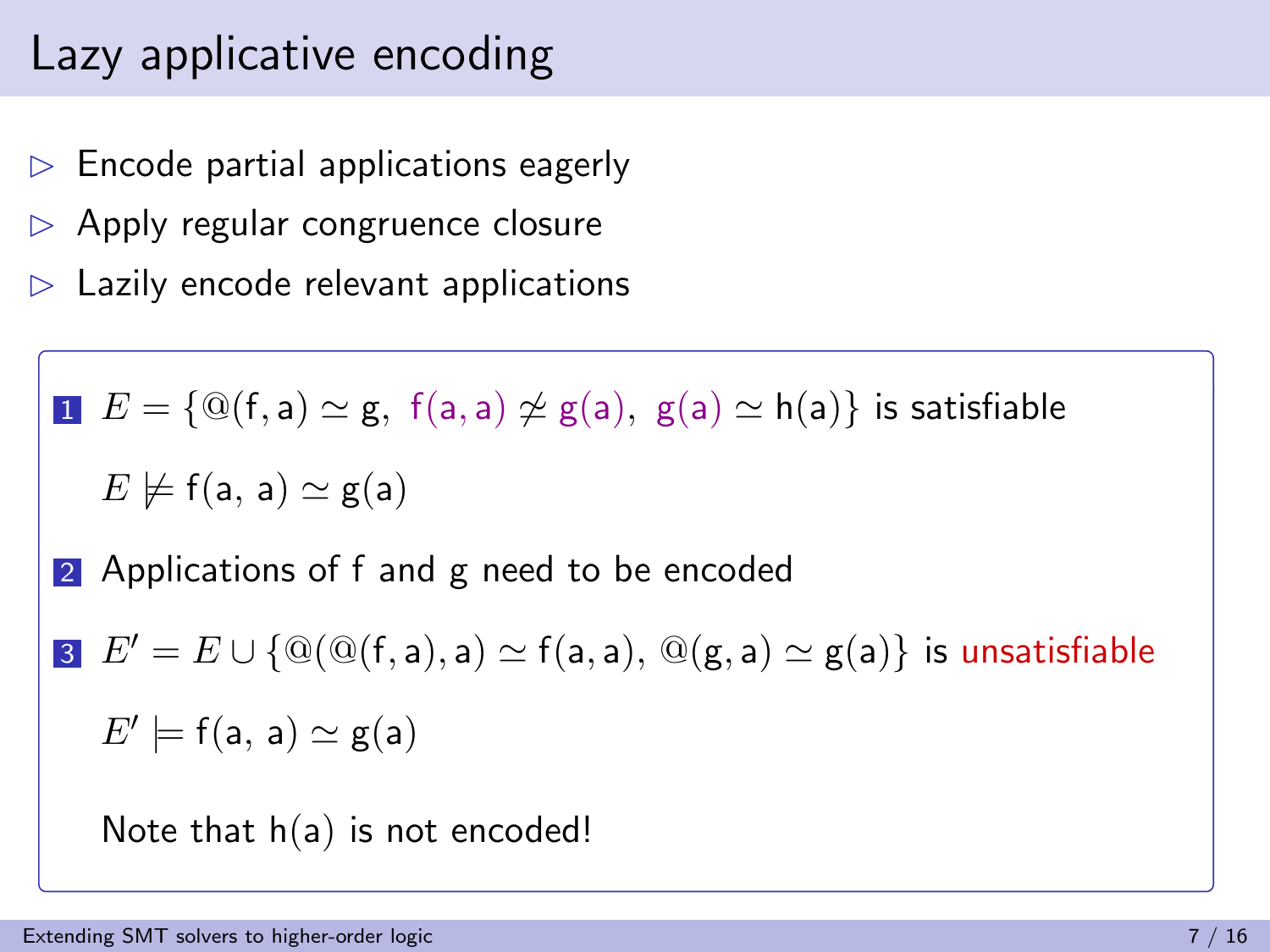$$
\forall \bar{x}.\ f(\bar{x}) \simeq \mathsf{g}(\bar{x}) \leftrightarrow \mathsf{f} \simeq \mathsf{g}
$$

B "←" handled by lazy encoding and congruence

$$
\frac{f \simeq g}{\text{Q}(f, t_1) \simeq \text{Q}(g, t_1)} \text{Cong}
$$
\n...\n
$$
\overbrace{\text{Q}(\dots (\text{Q}(f, t_1), \dots), t_n) \simeq \text{Q}(\dots (\text{Q}(g, t_1), \dots), t_n)}^{\text{CONG}} \text{Cong}}
$$

 $\triangleright$  " $\rightarrow$ " handled by

$$
\frac{f \not\simeq g}{f(\mathsf{sk}_1, \ldots, \mathsf{sk}_n) \not\simeq g(\mathsf{sk}_1, \ldots, \mathsf{sk}_n)} \quad \text{EXTENSIONALITY}
$$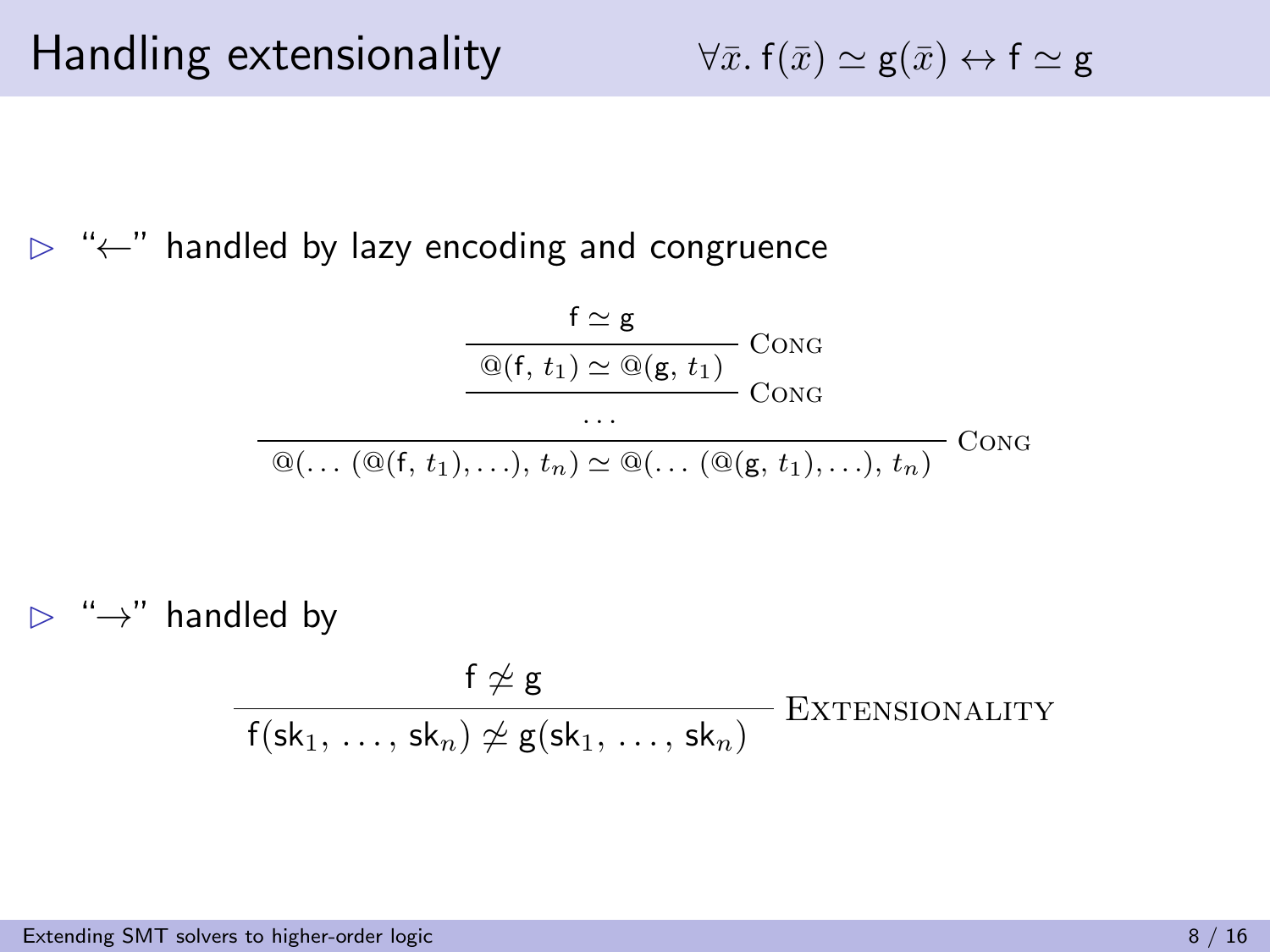Functions are interpreted as if-then-else:

$$
M(f) = \lambda x. \text{ ite}(x \simeq t_1, s_1, \dots \text{ ite}(x \simeq t_{n-1}, s_{n-1}, s_n) \dots)
$$

Partial applications can lead to exponentially many cases!

$$
f_1(a) \simeq f_1(b) \wedge f_1(b) \simeq f_2
$$
  

$$
\wedge \quad f_2(a) \simeq f_2(b) \wedge f_2(b) \simeq f_3
$$
  

$$
\wedge \quad f_3(a) \simeq f_3(b) \wedge f_3(b) \simeq c
$$

8 ite entries to model that  $f_1(x, y, z) \simeq c$ , for  $x, y, z \in \{a, b\}$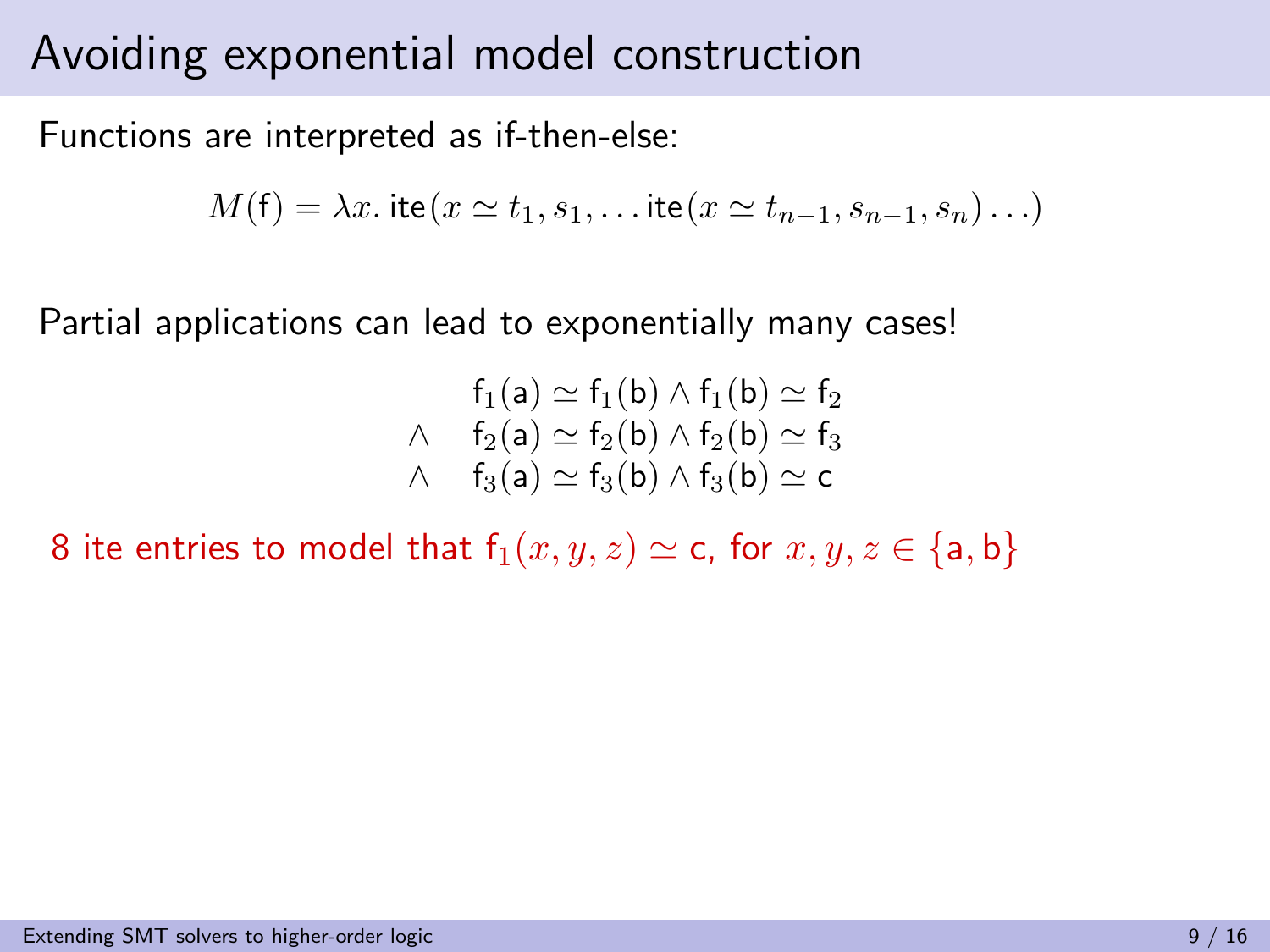Functions are interpreted as if-then-else:

$$
M(\mathsf{f}) = \lambda x.\,\mathsf{ite}(x \simeq t_1, s_1, \ldots \mathsf{ite}(x \simeq t_{n-1}, s_{n-1}, s_n) \ldots)
$$

Partial applications can lead to exponentially many cases!

$$
f_1(a) \simeq f_1(b) \wedge f_1(b) \simeq f_2
$$
  

$$
\wedge \quad f_2(a) \simeq f_2(b) \wedge f_2(b) \simeq f_3
$$
  

$$
\wedge \quad f_3(a) \simeq f_3(b) \wedge f_3(b) \simeq c
$$

8 ite entries to model that  $f_1(x, y, z) \simeq c$ , for  $x, y, z \in \{a, b\}$ 

Polynomial construction in the "depth" of functions chain  $M(f_1) = \lambda xyz$ . ite $(x \simeq a, M(f_2)(y, z)$ , ite $(x \simeq b, M(f_2)(y, z)$ ,  $))$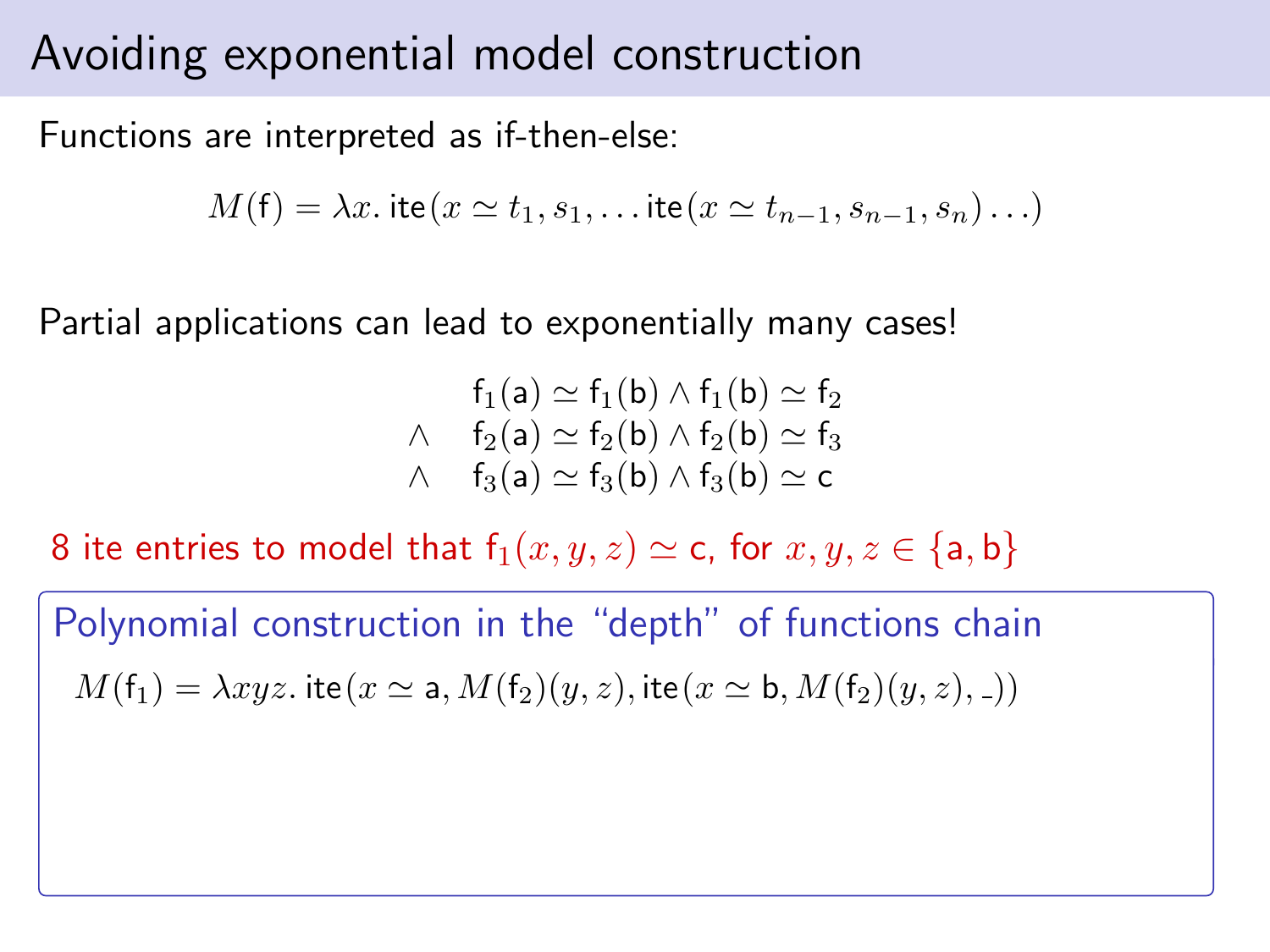Functions are interpreted as if-then-else:

$$
M(\mathsf{f}) = \lambda x.\,\mathsf{ite}(x \simeq t_1, s_1, \ldots \mathsf{ite}(x \simeq t_{n-1}, s_{n-1}, s_n) \ldots)
$$

Partial applications can lead to exponentially many cases!

$$
f_1(a) \simeq f_1(b) \wedge f_1(b) \simeq f_2
$$
  

$$
\wedge \quad f_2(a) \simeq f_2(b) \wedge f_2(b) \simeq f_3
$$
  

$$
\wedge \quad f_3(a) \simeq f_3(b) \wedge f_3(b) \simeq c
$$

8 ite entries to model that  $f_1(x, y, z) \simeq c$ , for  $x, y, z \in \{a, b\}$ 

Polynomial construction in the "depth" of functions chain  $M(f_1) = \lambda xyz$ . ite $(x \simeq a, M(f_2)(y, z)$ , ite $(x \simeq b, M(f_2)(y, z)$ ,  $))$  $M(f_2) = \lambda xy$ . ite $(x \simeq a, M(f_3)(y)$ , ite $(x \simeq b, M(f_3)(y),$ )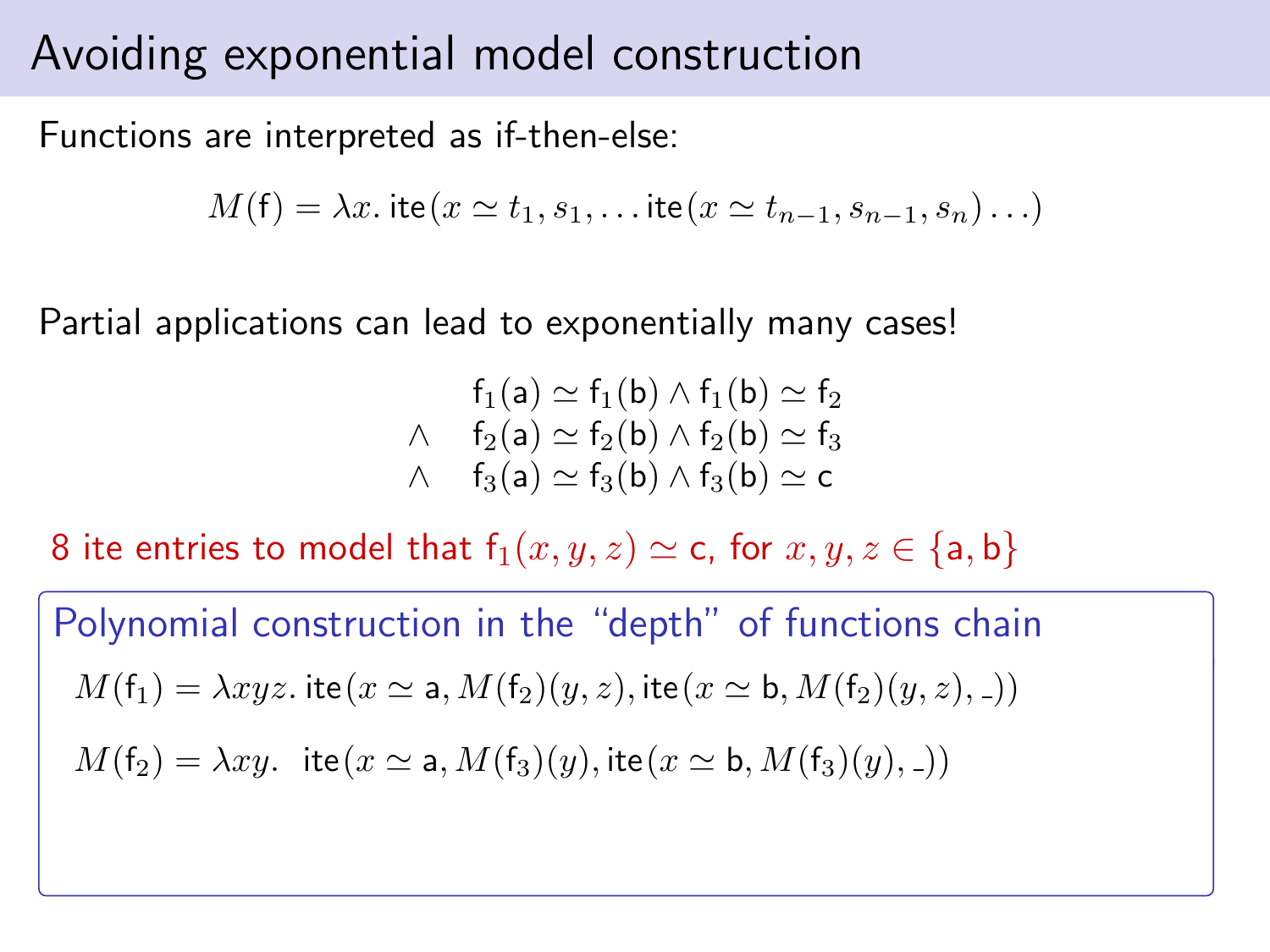Functions are interpreted as if-then-else:

$$
M(\mathsf{f}) = \lambda x.\,\mathsf{ite}(x \simeq t_1, s_1, \ldots \mathsf{ite}(x \simeq t_{n-1}, s_{n-1}, s_n) \ldots)
$$

Partial applications can lead to exponentially many cases!

$$
f_1(a) \simeq f_1(b) \wedge f_1(b) \simeq f_2
$$
  

$$
\wedge \quad f_2(a) \simeq f_2(b) \wedge f_2(b) \simeq f_3
$$
  

$$
\wedge \quad f_3(a) \simeq f_3(b) \wedge f_3(b) \simeq c
$$

8 ite entries to model that  $f_1(x, y, z) \simeq c$ , for  $x, y, z \in \{a, b\}$ 

Polynomial construction in the "depth" of functions chain  $M(f_1) = \lambda xyz$ . ite $(x \simeq a, M(f_2)(y, z)$ , ite $(x \simeq b, M(f_2)(y, z)$ ,  $))$  $M(f_2) = \lambda xy$ . ite $(x \simeq a, M(f_3)(y)$ , ite $(x \simeq b, M(f_3)(y)$ ,  $))$  $M(f_3) = \lambda x$ . ite $(x \simeq a, c, ite(x \simeq b, c, ...)$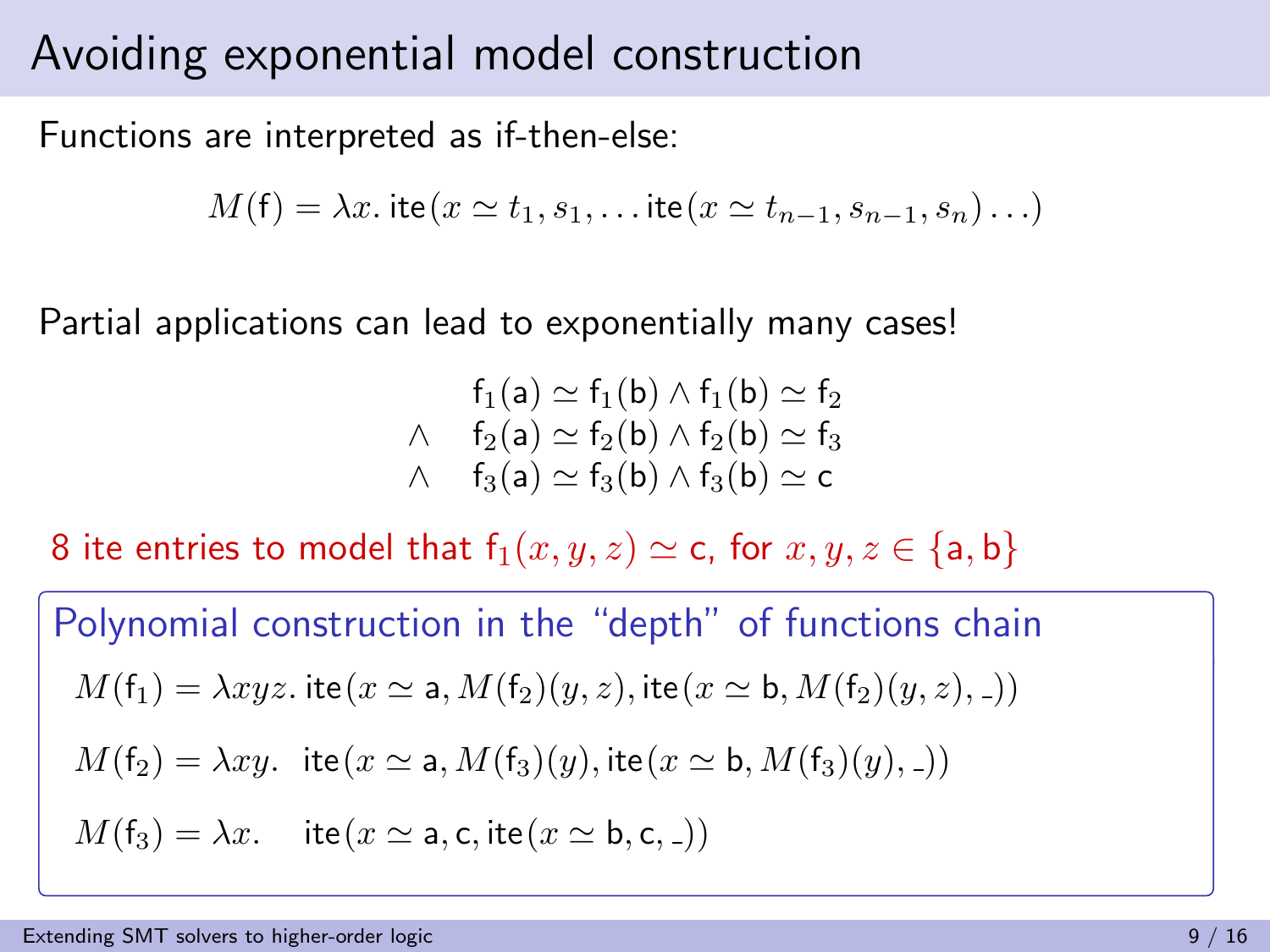$\triangleright$  Since  $\circledcirc$  is overloaded, matching must account for types of arguments  $\triangleright$   $\mathcal{Q}(x, a)$  can't match  $\mathcal{Q}(f, a)$  if x and f of different types

 $\triangleright$  Indexing robust to mixed partial/total applications  $\blacktriangleright$  In HOL applications with different heads can be equal  $\mathcal{Q}(f, a) \simeq g$  allows matching  $g(x)$  with  $f(a, b)$ 

 $\triangleright$  HO-E-matching left for future work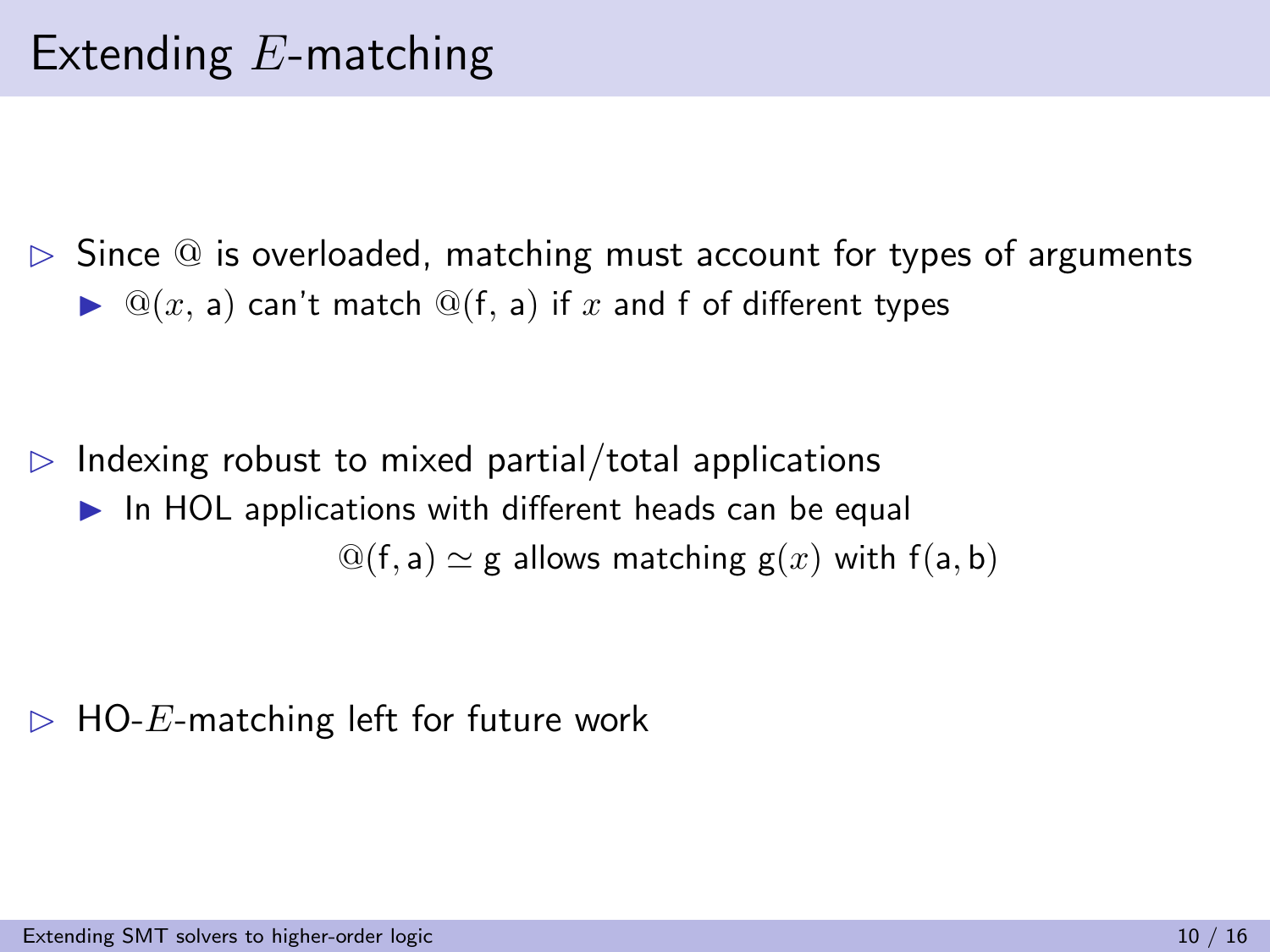$\triangleright$  Store axiom

$$
\forall F. \forall x, y. \exists G. \forall z. G(z) \simeq \text{ite}(z \simeq x, y, F(z))
$$

 $\triangleright$  Instances from the larger set of functions representable in the signature

 $a \not\simeq b \wedge \forall F, G, F \simeq G$  is unsatisfiable

$$
\triangleright \ \mathsf{Requirements}\ F \mapsto (\lambda w.\ \mathsf{a}),\ G \mapsto (\lambda w.\ \mathsf{b})
$$

 $\triangleright$  E-matching can't derive this instantiation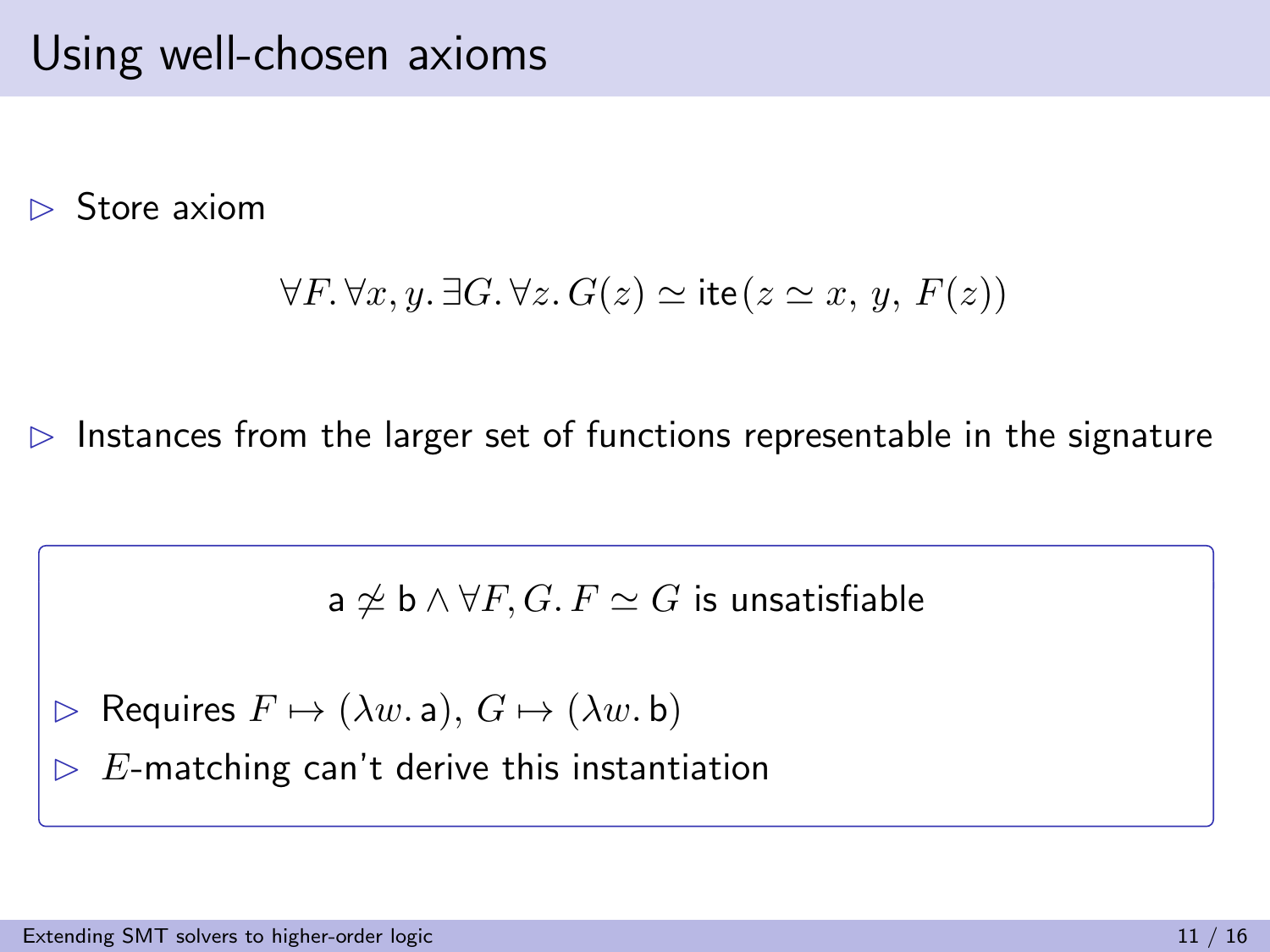$\triangleright$  Simpler and more flexible congruence closure

- $\triangleright$  Graph representation rather than UNION-FIND
- $\blacktriangleright$  Quadratic instead of  $\mathcal{O}(n \log n)$

- $\triangleright$  Ground solver uses two term representations
	- ▶ Curried for EUF
	- $\blacktriangleright$  Regular for the rest

 $\triangleright$  Theory combination and instantiation operate via interface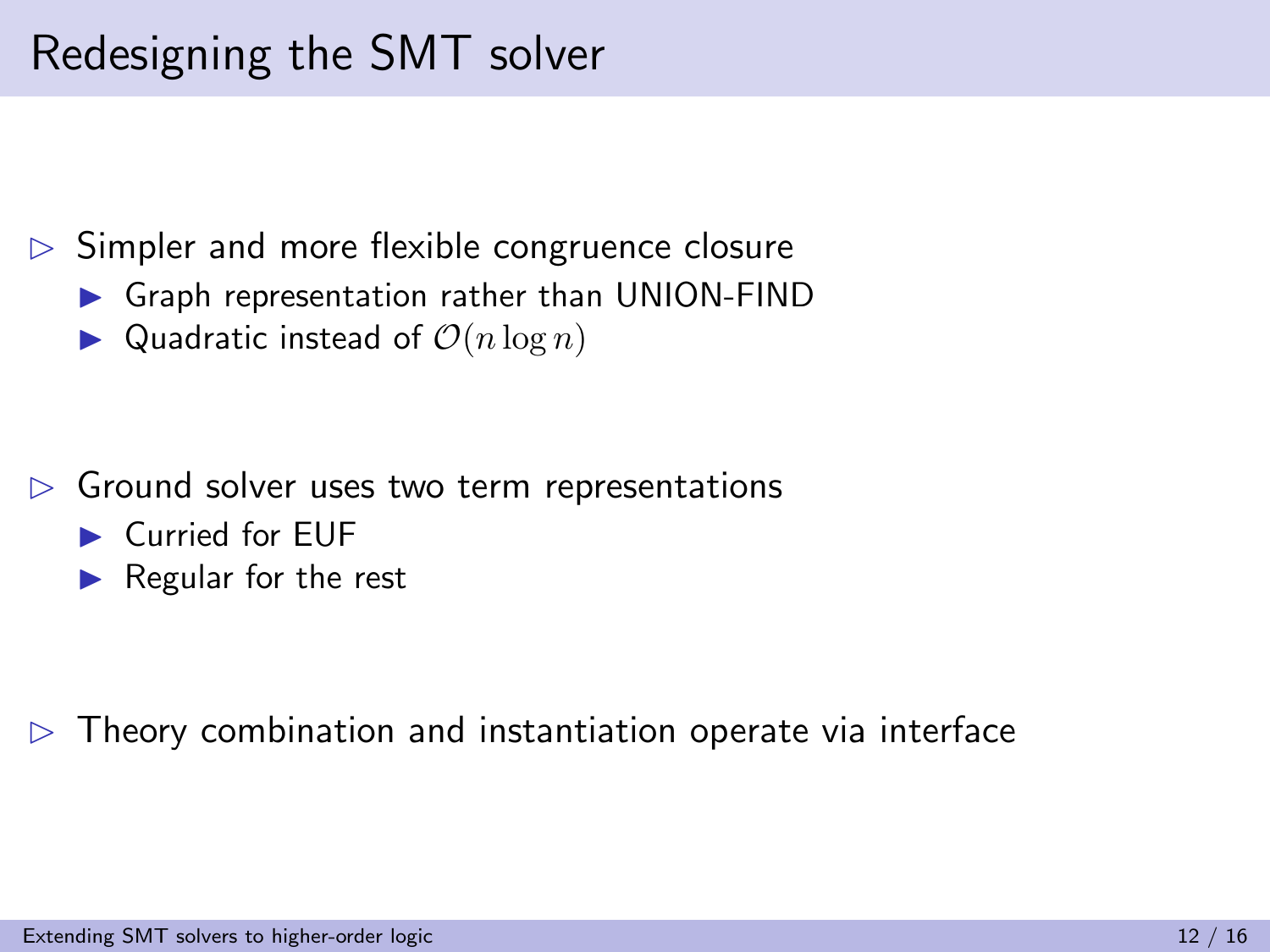$\triangleright$  Pragmatic CVC4 and redesigned VERIT

- $\triangleright$  Benchmarks
	- $\blacktriangleright$  Monomorphic TPTP-THF
	- $\triangleright$  Benchmarks from Sledghammer, with 32, 512 and 1024 axioms

- $\triangleright$  Compared against
	- $\blacktriangleright$  Full encoding-based versions of CVC4 and VERIT
	- $\blacktriangleright$  HO-provers Leo-III and Satallax
	- $\blacktriangleright$   $\lambda$ fHO-prover Ehoh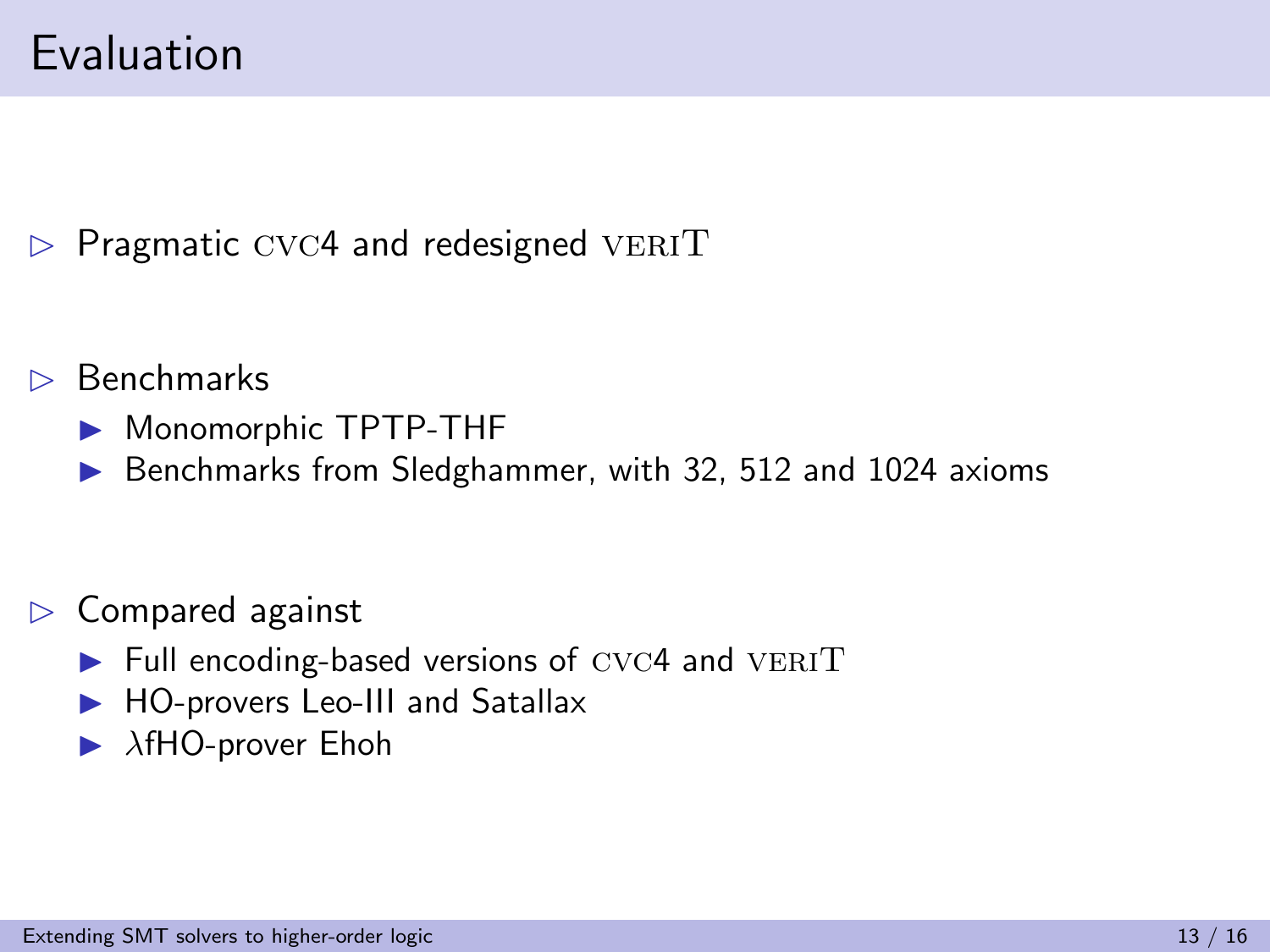### Evaluation



 $\triangleright$  Solved problems among 5,543 benchmarks supported by all solvers 60s timeout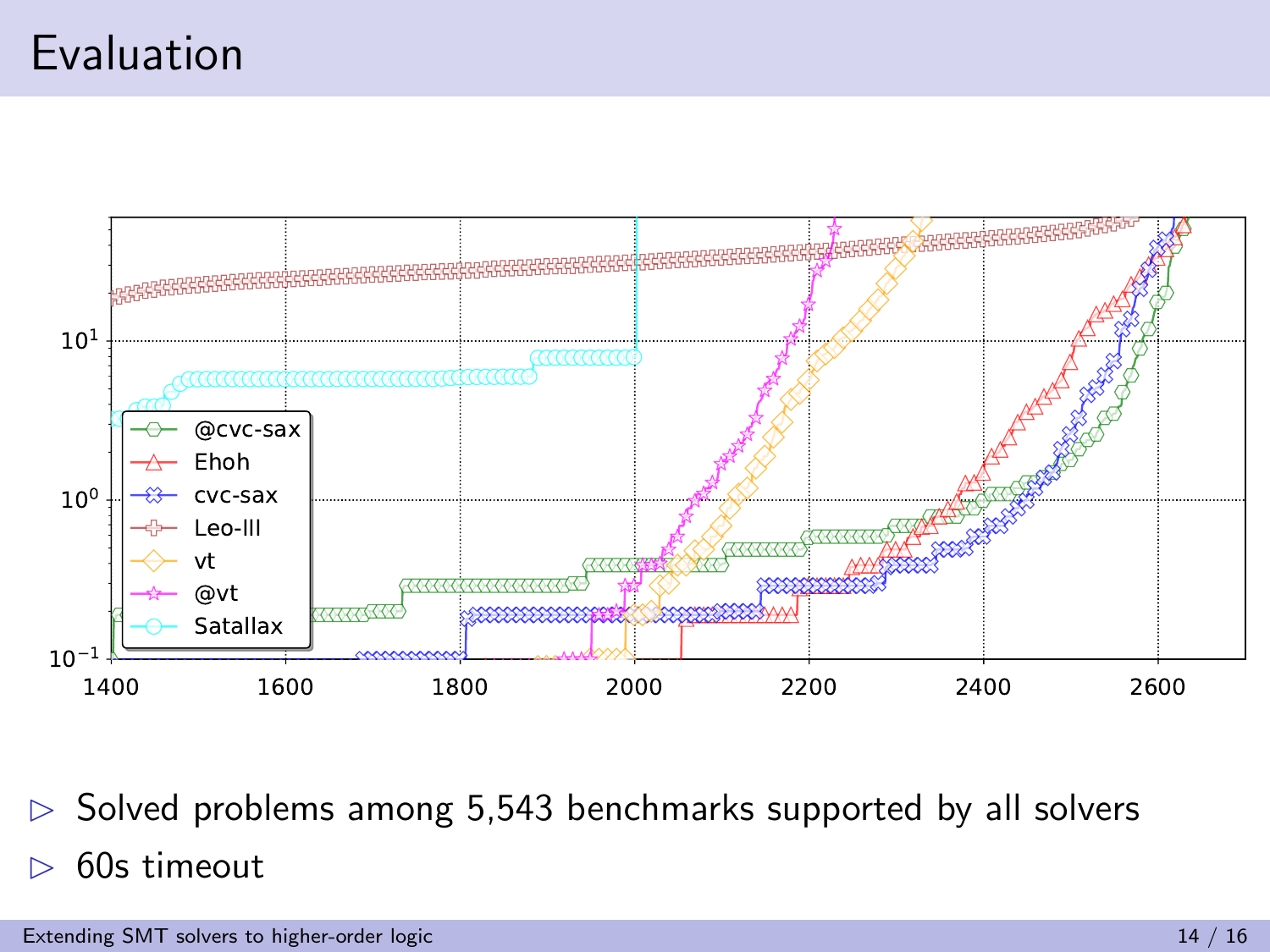$\triangleright$  Extended CVC4 complementary to its encoding-based counterpart

- $\triangleright$  Both versions of CVC4 on par with Ehoh
- $\triangleright$  Extended VERIT clearly ahead of its encoding-based counterpart
- $\triangleright$  Leo-III and Satallax much ahead on THF, but fail to scale on Sledghammer problems
- $\triangleright$  FO-performance of the extensions is not compromised